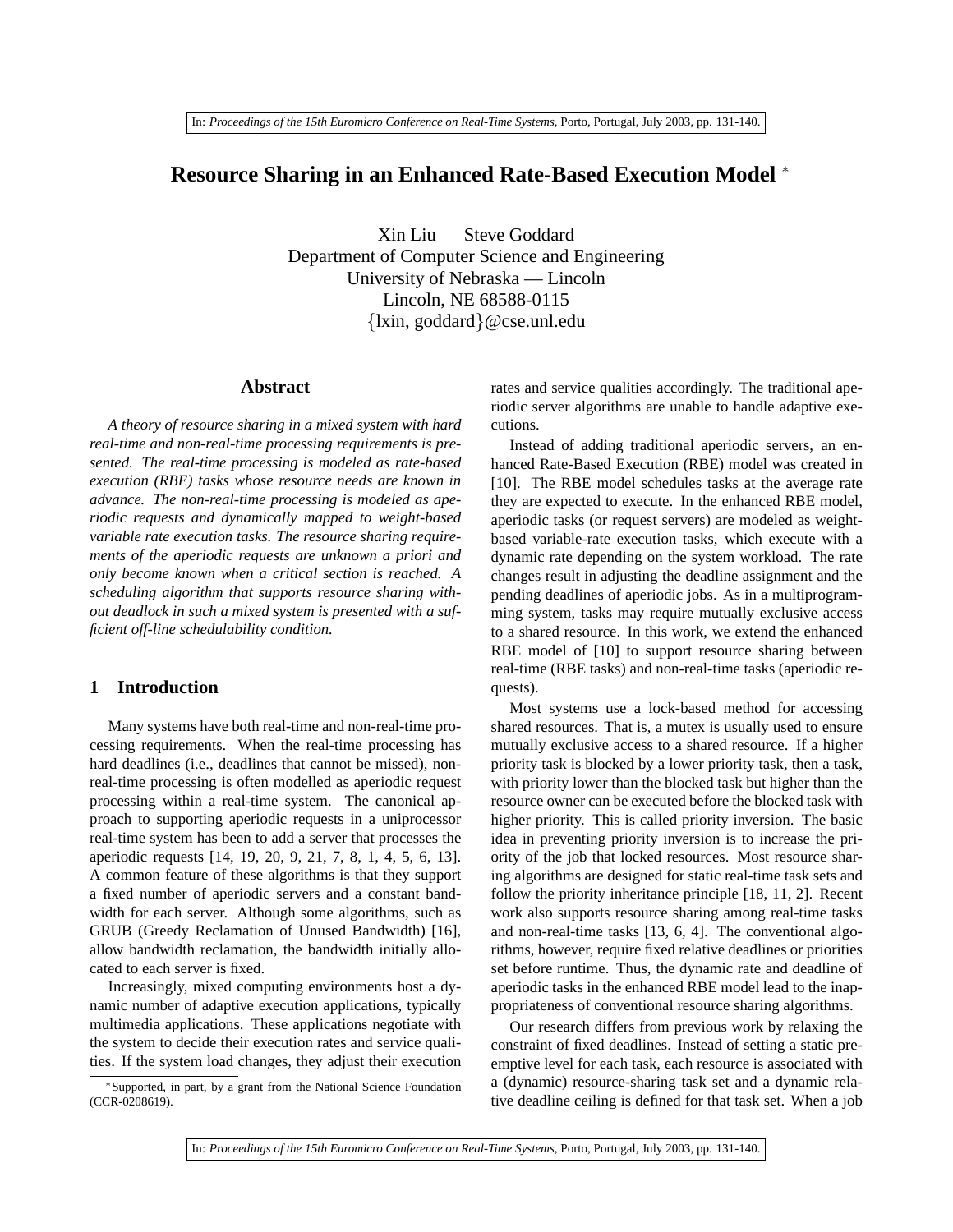accesses the resource, it gets its deadline changed based on the resource deadline ceiling, which is equivalent to inheriting the highest priority in the resource-sharing task set; its deadline is changed back to its original value when it leaves the critical section of the resource. If the workload changes, the resource deadline ceiling may also change. A sufficient off-line schedulability condition is given in this work to simplify schedulability checking. A necessary condition cannot be derived with the limited knowledge assumed about aperiodic requests.

The rest of this paper is organized as follows. Section 2 discusses canonical resource sharing algorithms and related work in resource sharing among real-time and non-real-time tasks. Section 3 introduces the processing model assumed in this work. Section 4 presents the theoretical correctness and a schedulability condition. Section 5 discusses the overhead. We conclude with a summary in Section 6.

### **2 Related Work**

The basic strategy dealing with priority inversion is to raise the priority of the resource owner. The Priority Inheritance Protocol (PIP) [18] lets the resource owner inherit the highest priority of blocked tasks. Thus, tasks with lower priorities are unable to preempt the resource owner.

Although PIP accelerates the release of shared resources, it does not avoid deadlocks. Also proposed in [18], the *Priority Ceiling protocol* (PCP) avoids deadlock by allocating resources in a specified order, which is the resource ceiling in practice. In PCP, each resource is assigned a priority ceiling equal to the highest priority of tasks sharing that resource. A job  $J$  is allowed to lock a resource  $S$  only if  $p(J) > c(S')$ , where  $p(J)$  is the priority of J, and  $c(S')$ is the highest priority ceiling among all resources currently locked by jobs other than  $J$ . If  $J$  cannot lock  $S$ ,  $J$  is blocked and the job  $J'$ , which holds the lock on  $S'$ , temporarily inherits the priority  $p(J)$  until S' is unlocked. Each task is assigned a fixed priority based on a static priority scheduling algorithm in PCP.

The Dynamic Priority Ceiling Protocol (DPCP) [3] extends the PCP protocol to dynamic priority scheduling algorithms, typically the EDF algorithm. The DPCP assigns a variable priority to each task; the priority is dynamically adjusted based on the emergence of the task's earliest deadline. The DPCP protocol updates the priority ceilings of all the resources, as well as the system priority ceiling. This creates more overhead than the method presented here though it could be extended to the task model assumed in this work. The Stack Resource Protocol (SRP) algorithm [2] aims at stack resource sharing, where tasks share a single stack. Each resource also maintains a ceiling in terms of the preemption level. A task is scheduled only if its preemption level is greater than the ceiling.

The *Dynamic Deadline Modification (DDM)* algorithm [11] considers a task as a sequence of resource sharing phases. Each resource is marked with a "shortest period," which is equivalent to a relative deadline. When a task is inside a critical section, the task's deadline is dynamically modified to prevent preemption by other tasks that share the resource.

Resource sharing among aperiodic tasks is a little different. Each server is associated with a bandwidth which might be mapped into a priority in real-time systems. So there is essentially no priority inversion among aperiodic tasks. In single server models such as TBS [20], there is at most one aperiodic request executing at any time; Thus, no resource is shared among aperiodic tasks in TBS. In multiple server methods like CBS [5], resources can be shared among different servers. In this case, bandwidth is considered as the replacement of priority. The *Bandwidth Inheritance Protocol* [13] was aimed at extending PIP to CBS. Instead of inheriting priority, BIP lets the resource owner inherit the higher bandwidth of blocked jobs. By inheriting bandwidth, the release of a resource is accelerated.

Coccamo and Sha studied resource sharing between realtime tasks and aperiodic tasks based on the CBS+SRP model [6]. The authors developed a theory of dynamic preemption levels. Rather than static preemption level for real-time tasks, each aperiodic task (more precisely, aperiodic server) is assigned a dynamic preemption level inversely proportional to its dynamic relative deadline. Then resource sharing in the mixed task set is handled by SRP. To reach an offline schedulability condition, the CBS rules are modified to give a bound on the maximum preemption level.

The work presented here extends the DDM/EDF [11] algorithm to the enhanced RBE model [10] by relaxing the constraint of fixed deadlines. In the enhanced RBE model, each aperiodic request is modeled as a weight-based variable rate task, which has its rate and deadline adjusted dynamically based on system workload. In this work, each resource is associated with a dynamic deadline ceiling. When a job enters its critical section, its deadline is modified based on the deadline ceiling. The modified deadline actually provides a ceiling such that the critical section will not be preempted by other tasks sharing the resource or other tasks with relative deadlines longer than the ceiling.

## **3 The Model**

The previous work on resource sharing requires fixed priorities, deadlines or bandwidth. In the enhanced RBE model [10], neither the execution rate nor the deadline of an aperiodic task is fixed. Thus, the previous resource sharing algorithms will not work in the enhanced RBE model.

Our approach is an extension to the DDM/EDF algorithm [11] called *Earliest-Deadline-First with Deadline-Ceiling-*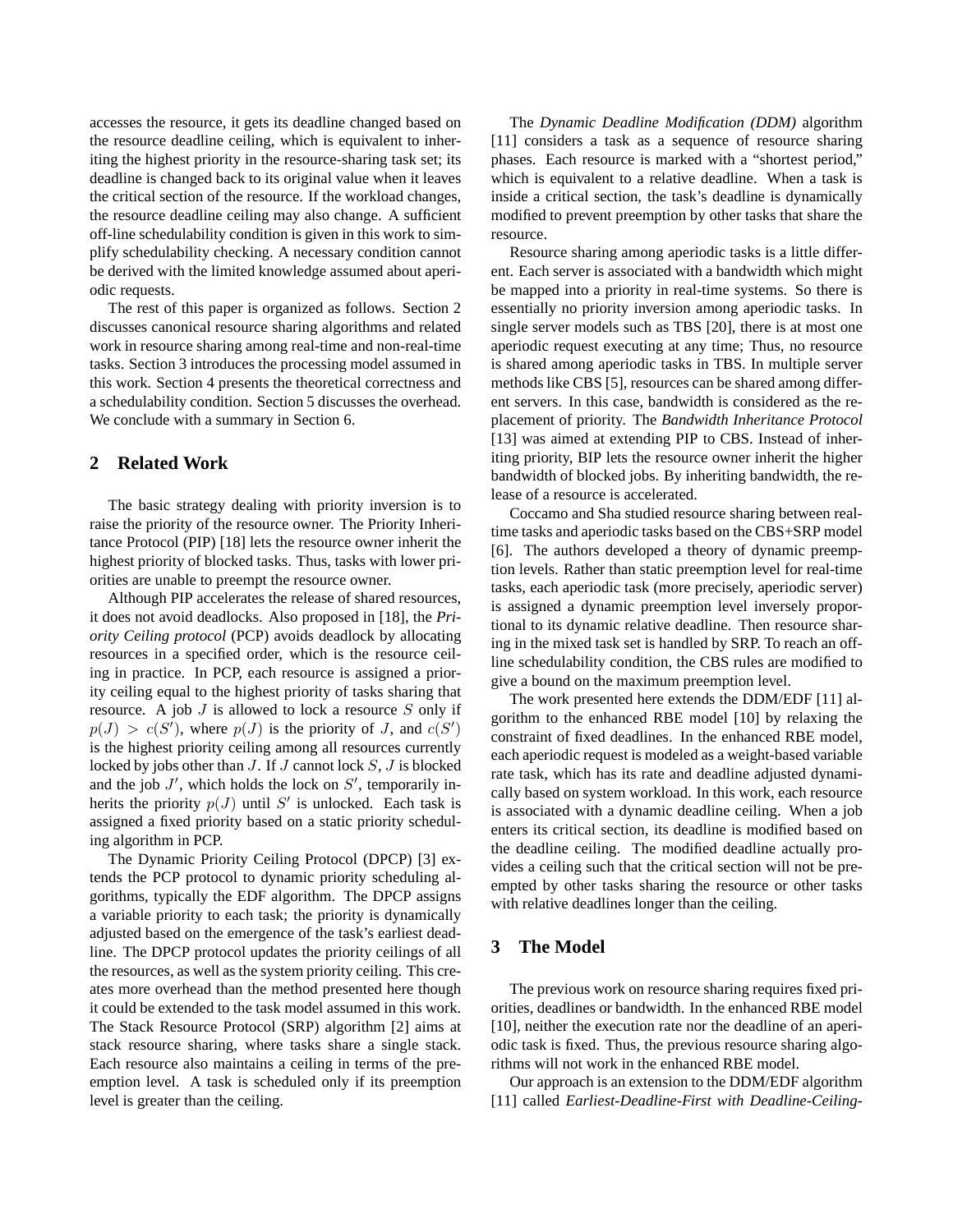*Inheritance* (*EDF-DCI*). Instead of maintaining a ceiling for each resource as in PCP [18], each resource is associated with a task set whose members share that resource. Each resource-sharing task set has a deadline ceiling which is defined as the minimum relative deadline of all its member tasks. If a job gains access to a resource, it can take the current time plus the deadline ceiling as its new deadline during the critical section, which is equivalent to inheriting the highest priority in the resource-sharing task set; And the original deadline is restored when the job leaves the critical section. A final property of the EDF-DCI algorithm is that if two jobs have identical deadlines, deadline ties are broken in favor of the job that is currently executing or was previously executing and was preempted.

We assume *RBE tasks have their resource requests known in advance; The resource requests of aperiodic tasks are unknown a priori, but known when a critical section is reached*. Thus aperiodic tasks are considered to join a resource-sharing task set only when they reach their critical sections. When an aperiodic task  $\hat{T}$  reaches its critical section, its quantum size is adjusted to tightly cover the critical section and registered with the corresponding resourcesharing task set. When  $\overline{T}$  leaves the critical section, it is unregistered from the resource-sharing task set.

The remainder of this section first introduces the enhanced RBE model. Then we show how the quantum size is adjusted and how the deadline ceiling is constructed.

#### **3.1 Introduction to the Enhanced RBE Model**

The RBE task model was developed to support the realtime execution of event-driven tasks in which no *a priori* characterization of the *actual* arrival rates of events is known; only the *expected* arrival rates of events is known [12]. A RBE task is parameterized by a 4-tuple  $(x_i, y_i, c_i, d_i)$ , making progress at the rate of processing  $x_i$ events every  $y_i$  time units, each event takes no longer than  $c_i$  time units and should be processed within  $d_i$  time units. Rate is achieved by deadline assignment. The jth job of a RBE task  $T_i$ ,  $J_{ij}$ , is assigned a deadline as follows:

$$
D_i(j) = \begin{cases} t_{ij} + d_i & \text{if } 1 \le j \le x_i \\ \max(t_{ij} + d_i, D_i(j - x_i) + y_i) & \text{if } j > x_i \end{cases}
$$
(1)

where  $t_{ij}$  is the release time of  $J_{ij}$ .

In the enhanced RBE model presented in [10], the execution times of aperiodic tasks are unknown. Thus the execution has to be decomposed into a sequence of time slices. Each time slice is modeled as a job; The sequence of time slices can be viewed as a task, which releases its next job right after the previous job finishes. We called it a weighted-

based variable rate execution task because its execution rate changes when the system workload changes.

Usually, a weight  $w_i > 0$  is associated with each aperiodic request  $A_i$ . Let  $\hat{F}$  denote the fraction of the CPU capacity allocated to processing aperiodic requests. This fraction will be shared by the aperiodic tasks in proportion to their respective weights. Thus, if  $A(t)$  denotes the set of aperiodic requests at time t, the fraction  $f_i(t)$  of the CPU each aperiodic request  $A_i \in \mathcal{A}(t)$  should receive can be computed as

$$
f_i(t) = \begin{cases} 0 & \text{if } A_i \notin \mathcal{A}(t) \\ \frac{w_i}{\sum_{j \in \mathcal{A}(t)} w_j} \hat{F} & \text{otherwise.} \end{cases}
$$
 (2)

The execution of an aperiodic task is decomposed into a sequence of time slices, each of size  $q_i$ . Thus, an aperiodic task  $A_i$  can be mapped to a RBE task by a function  $\psi(A_i)$ as follows:

$$
\psi(A_i) : A_i \to \hat{T}_i = (x_i, y_i(t), d_i(t), c_i)
$$
  
=  $(1, \frac{q_i}{f_i(t)}, \frac{q_i}{f_i(t)}, q_i)$  (3)

Note  $y_i(t)$ , which determines the rate of aperiodic tasks together with  $q_i$ , is a function of time t that is affected by together with  $q_i$ , is a function of time t that is affected by<br>the system workload  $(\sum_{j \in A(t)} w_j)$ . Thus, parameter  $y_i$  in Equation (1) is replaced by a variable  $y_i(t)$ , which achieves the variable rate.

Workload change is caused by the arrival or termination of aperiodic tasks. The arrival or termination of aperiodic tasks will cause the update of  $y_i(t)$ . In an implementation, the current deadlines of aperiodic tasks can be maintained in virtual time; Thus the rate change can be done by simply adjusting the speed of virtual time. For theoretical correctness, the virtual deadlines have to be mapped into real time, which change with the system workload. Moreover, once dispatched, the deadline must be in real-time units to efficiently implement the protocol. The choice of maintaining the deadlines of pending aperiodic requests in real time or virtual time is dependent on system work load. In this work we assume the deadlines of pending aperiodic requests are maintained in real time. Let  $f_i$  denote the fraction of an aperiodic task  $\hat{T}_i$  before the workload changes and  $f'_i$  the fraction after the workload changes, the current deadline  $D_i(j)$ is adjusted using Equation (4).

$$
D_i(j) = \begin{cases} t_x + (D_i(j) - t_x) \frac{f_i}{f'_i} & \text{if } A_x \text{ arrives at } t_x \\ D_x(l) + (D_i(j) - D_x(l)) \frac{f_i}{f'_i} & \text{if } A_x \text{ terminates at } t_x^f \end{cases}
$$
(4)

See [10] for more details on the enhanced RBE model.

#### **3.2 Quantum Expansion at Critical Section**

As described in Section 3.1, an aperiodic request is modeled as a weight-based variable rate task, which has its time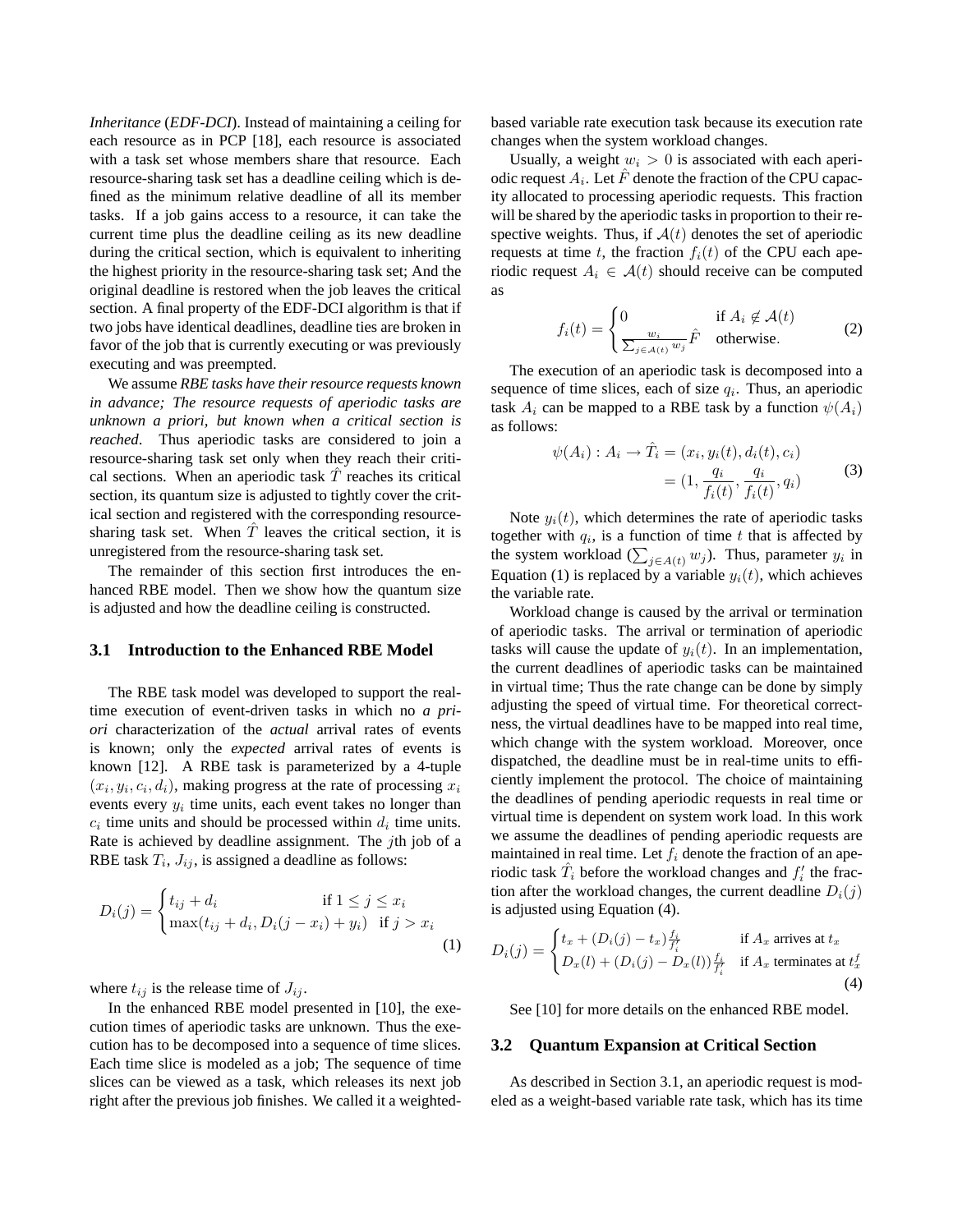slices modeled as separate jobs. At the release of each aperiodic job, a count-down counter of size  $q_i$  is set. When the job is executed, its counter decreases. If the counter reaches 0, then the job terminates, a new job is immediately released and the scheduler is invoked. This is similar to the budget mechanism in server methods like TBS and CBS.

Since aperiodic tasks are unknown a priori, they may reach their critical section at any time. The counter may expire within a critical section; Thus the critical section may require more than one time slice to finish, which will delay the release of the critical section, as shown in Figure 1.



**Figure 1. Counter-down timer expires in a critical section.** The count-down counter expires for  $A_1$ within a critical section; The remaining execution of the critical section is delayed to the next time slice. Task  $T_2$  executes earlier than  $T_3$  since the resource release is delayed. The result is a missed deadline by  $T_3$ .

This problem was addressed in [6] by recharging the budget with multiple quanta until it is large enough to cover the whole critical section. Rather than recharging the budget by quanta, we terminate the job at its current progress and readjust the quantum size to exactly cover the critical section as shown in Figure 2.



**Figure 2. Quantum size recharged before a critical section.** The quantum size of  $A_1$  was expanded to exactly cover the critical section; The deadline of  $A_1$  is moved to a later time. Thus,  $T_3$  executes its critical section before  $A_1$  and all tasks make their deadlines (as opposed to the example shown in Figure 1).

For simplicity, we set a bound for the minimum value of relative deadlines. Let  $Y_j$  denote the minimum relative

deadline (which is assumed to be equal to the respective  $y$ parameter in this work) for resource  $r_j$  and  $c_{ij}$  be the size of the critical section, then the quantum size is set using Equation (5) when an aperiodic task  $\hat{T}_i$  reaches its critical section for resource  $r_j$ , where  $f_i$  is the fraction of  $\hat{T}_i$  computed by Equation (2).

$$
q_i^{rj} = max(c_{ij}, \lceil Y_j \cdot f_i \rceil)
$$
\n(5)

Let the fraction of the CPU allocated to aperiodic request processing be  $\hat{F}$  and the weight summation of aperiodic tasks be W. Assume an aperiodic task  $\hat{T}_i$  has an original quantum size of  $q_i$  time units, current deadline  $D_i(x)$ , and  $R_i$  time units remaining in its counter. Then it is registered with the resource-sharing task set using the following RBE description when it reaches the critical section (i.e., when it attempts to lock the resource):

$$
(1, y_i'(t) = \frac{q_i^{r_j}}{f_i}, q_i^{r_j}, d_i'(t) = y_i'(t))
$$
\n(6)

At the same time, its counter is reset to  $q_i^{rj}$  and its current deadline  $D_i(x)$  is updated using Equation (7).

$$
D_i'(x) = D_i(x) + \frac{q_i^{rj} - R_i}{w_i \hat{F}}
$$
 (7)

In Equations (6) and (7), if  $q_i^{rj} = R_i$ , then nothing needs to be done; If  $q_i^{rj} > R_i$  then the quantum size is expanded to  $q_i^{rj}$  and the deadline is moved to a later time; If  $q_i^{rj} < R_i$ then the quantum size is shortened to  $q_i^{r_j}$  and the deadline is moved to an earlier time.

When the aperiodic task leaves its critical section, it is unregistered from the task set and its quantum size is restored to  $q_i$ . The new job is then assigned a deadline using Equation (1).

### **3.3 Dynamic Deadline Ceiling**

In deadlock free algorithms such as PCP [18] and SRP [2], a priority (preemption level) ceiling is maintained for each resource. When a job is blocked or gains access to a resource, the ceiling is increased. A job is scheduled only if its priority (or preemption level) is greater than the ceiling. Thus, resources are allocated in a specific order, which prevents deadlock.

In this work, we prevent deadlock in a different way. We assume

*The resource requests of RBE tasks are known in advance; The resource requests of aperiodic tasks are known only when they reach a critical section.*

Thus, each resource is associated with a resource-sharing task set whose elements may request the resource. When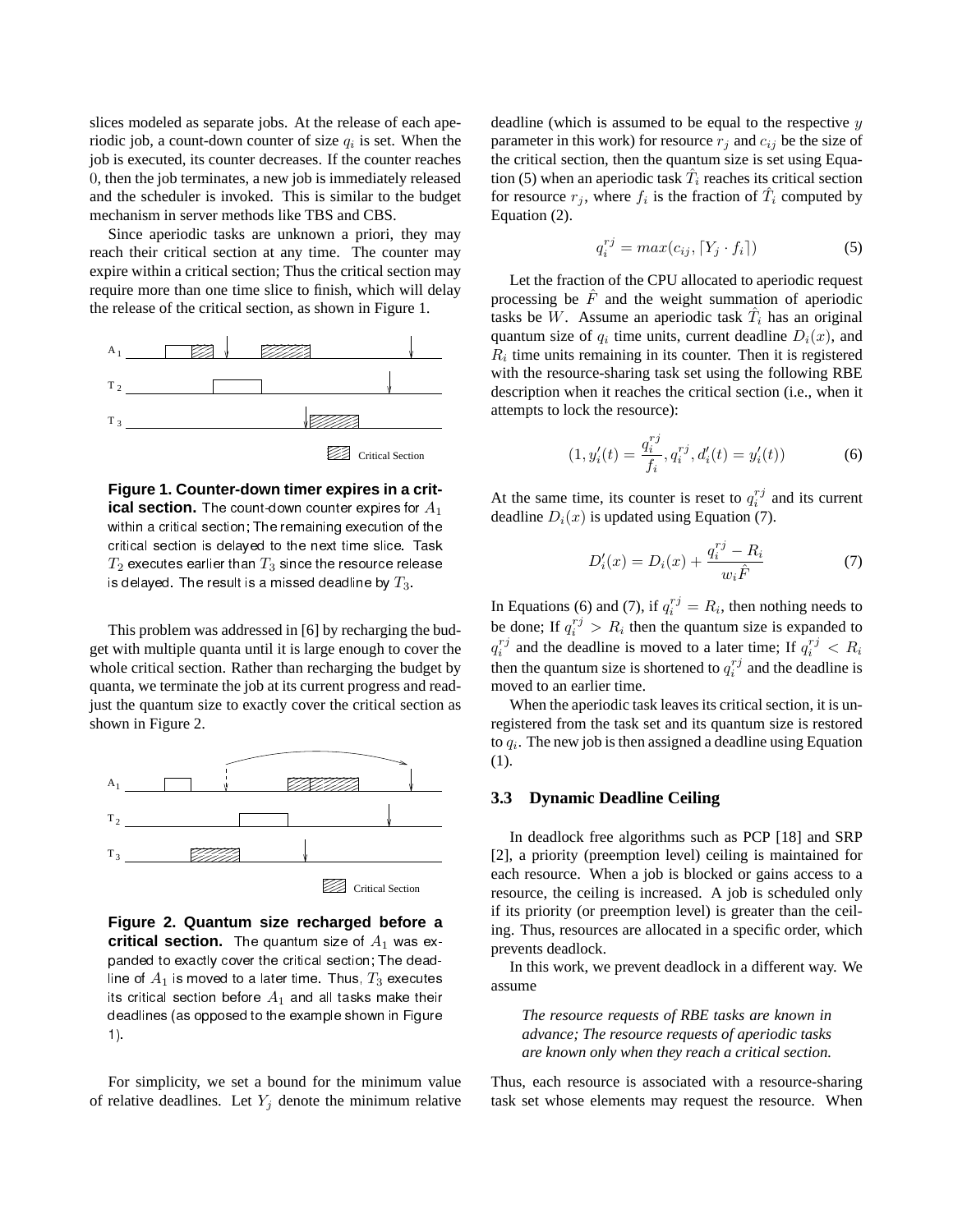a job gains access to a resource, it is assigned the highest priority (earliest deadline) within the resource-sharing task set. Thus, deadlock is prevented.

Since the resource requests of aperiodic tasks are unknown in advance, the resource-sharing task set is not static; It contains both static members (RBE tasks) and dynamic members (aperiodic tasks). Let  $T_{ri}(t)$  denote the resourcesharing task set of resource  $r_i$  at time t. Then  $T_{ri}(t)$  =  $R_{ri} \cup A_{ri}(t)$ , where  $R_{ri}$  is the static set of real-time tasks that share resource  $r_i$  and  $A_{ri}(t)$  is the dynamic set of aperiodic tasks that share resource  $r_i$  at time t. Aperiodic tasks are dynamically registered with the resource-sharing task set when they reach their critical sections. The construction of  $T_{ri}(t)$  is as follows:

- Initially,  $T_{ri}(t) = R_{ri}$
- When an aperiodic task  $A_x$  reaches its critical section for resource  $r_i$ ,
	- $-$  change  $A_x$ 's counter to  $q_x^{ri}$  and adjust the quantum size and deadline of  $A_x$  using Equations (6) and (7), as discussed in Section 3.2
	- $-$  register  $A_x$  to the resource-sharing task set:  $T_{ri}(t) = T_{ri}(t) \cup \{A_x\}$
- When an aperiodic task  $A_x$  leaves its critical section of resource  $r_i$ ,
	- unregister  $A_x$  from the resource-sharing task set  $T_{ri}(t) = T_{ri}(t) - \{A_x\}$
	- change  $A_x$  back to its original quantum size  $q_x$

The deadline ceiling for  $r_i$  is defined as the minimum relative deadline of tasks in  $T_{ri}(t)$ . That is,

$$
d_{ri}(t) = min(d_i | T_i \in T_{ri}(t))
$$
\n(8)

where  $d_i$  is a relative deadline of task  $T_i$ , which may either a RBE task or an aperiodic task.

When a job  $J_x$  enters a critical section of resource  $r_i$  at time  $t$ , it has its deadline changed to

$$
D_m = min(D_x, t + d_{ri}(t))
$$
\n(9)

where  $D_x$  is the original deadline.

When  $J_x$  leaves the critical section, it has its deadline changed back to the original deadline value  $D_x$ . If  $J_x$  is an aperiodic job, then  $J_x$  terminates;  $J_x$ 's task has its quantum size changed back  $q_x$  and releases a new job immediately.

Since  $T_{ri}(t)$  is dynamic, the deadline ceiling  $d_{ri}(t)$  has to be recomputed each time an aperiodic task registers or unregisters. Even when the membership of  $T_{ri}(t)$  does not change, members of  $A_{ri}(t)$  will have their relative deadlines changed if the workload changes. In this work, we assume critical sections are short and new aperiodic requests are not accepted when a task is in a critical section. Thus,  $T_{ri}(t)$  and  $d_{ri}(t)$  will not change within any critical section, and  $d_{ri}(t)$ is only computed when needed. That is,  $d_{ri}(t)$  is computed only when a job gains access to its critical section for  $r_i$ . This means that  $D_m$  will not change within any critical section since system workload remains constant in that interval.

To summarize, the dynamic deadline ceiling works as follows:

- Each resource  $r_i$  is associated with a resource-sharing task set  $T_{ri}$ , which initially only contains RBE tasks that will use resource  $r_i$
- When an aperiodic task  $A_x$  reaches its critical section for resource  $r_i$ , its quantum size and deadline are adjusted using Equations (6) and (7). Then  $A_x$  is registered with  $T_{ri}$
- When a task (either a RBE task or an aperiodic task) begins to execute its critical section for resource  $r_i$ at time t, it has its deadline,  $D_x$ , changed to  $D_m$  =  $min(D_x, t + d_{ri})$
- When a task leaves the critical section for  $r_i$ , it has its deadline changed back to  $D_x$ 
	- $-$  If the task is an aperiodic task  $A_x$ , then it is unregistered from  $T_{ri}$ ;  $A_x$  has its quantum size changed back to  $q_x$  and releases a new job.

The EDF-DCI algorithm is an EDF scheduling algorithm that supports the dynamic deadline ceiling and breaks deadline ties in favor of the job that is currently executing or was previously executing and was preempted.

### **3.4 An Example**

The following example illustrates the usage of the dynamic deadline ceiling.

Initially,  $T_{ri}(0) = \{T_1, T_2, T_3\}$  has three RBE tasks, as shown in Table 1. Assume job  $J_{11}$  is released by RBE task  $T_1$  at time 4 with its original deadline  $D_1(1) = 4 + 15 = 19$ . As shown in Figure 3, it immediately gains access to resource  $r_i$  and its deadline is changed to the deadline ceiling,  $min(19, 4 + 10) = 14$ , using Equation (9).

|  |  | Table 1. $T_{ri}(0)$ . |  |
|--|--|------------------------|--|
|--|--|------------------------|--|

**Table 2.**  $T_{ri}(6)$ .

| $\cdots$        |   |    |   | $\cdot$ $\cdot$ $\cdot$ $\cdot$ |                              |   |    |   |    |
|-----------------|---|----|---|---------------------------------|------------------------------|---|----|---|----|
|                 | X |    | c |                                 |                              | X |    | с | a  |
| $T_1$           |   | 15 |   | 15                              | $T_1$                        |   | 5  |   |    |
| $\mathcal{T}_2$ |   | 10 |   | 10                              | $T_2$                        |   | 10 |   |    |
| $T_3$           |   | 12 | 2 | 12                              | $\frac{T_3}{\hat{\bm{\pi}}}$ |   | 12 | 2 | 12 |
|                 |   |    |   |                                 |                              |   | 6  |   |    |
| $a_{ri}$        |   | 0  |   |                                 | $u_{ri}$                     |   |    |   |    |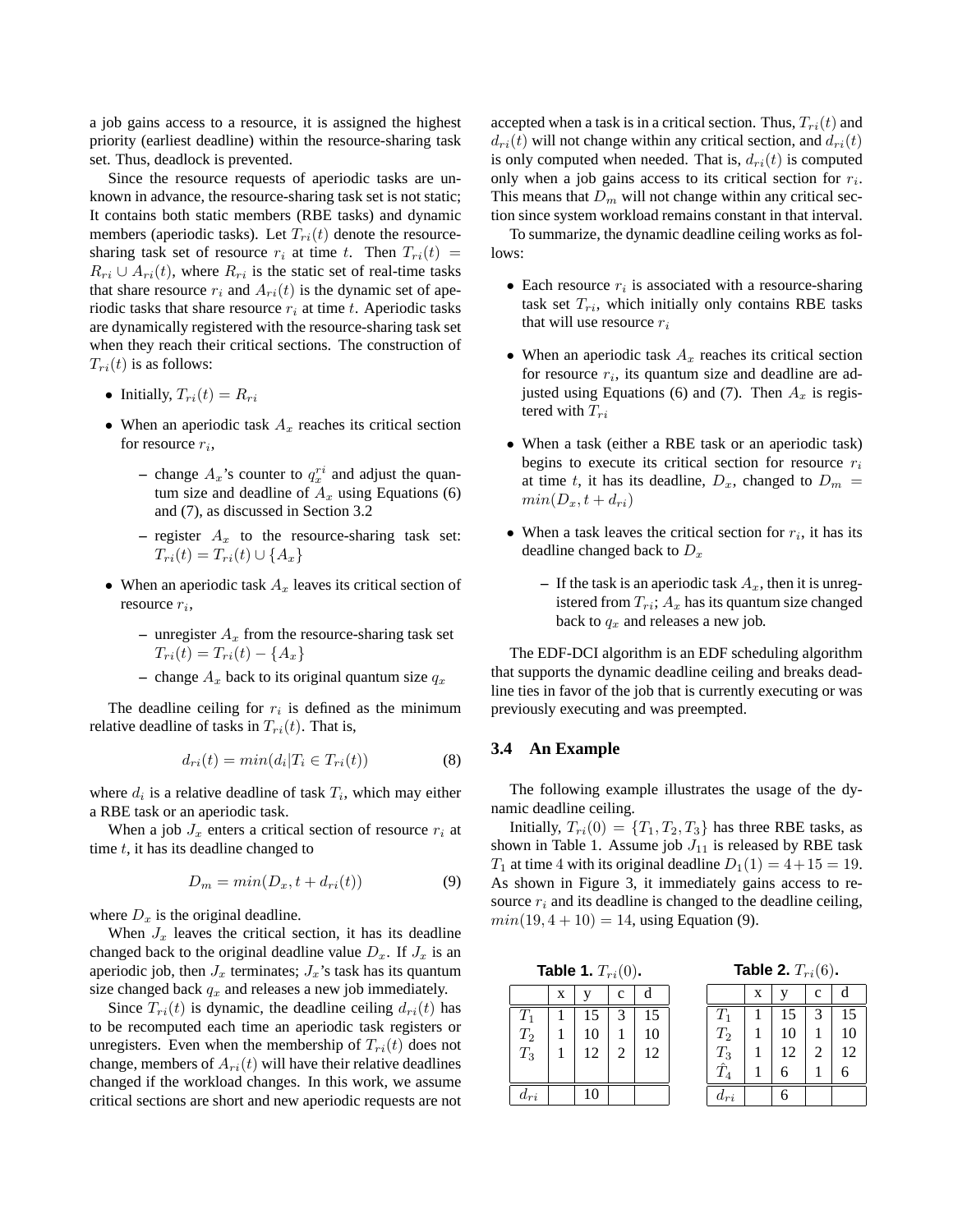

1 deadline move to the ceiling at the begining of critical section 2 deadline move back at the end of critical section

**Figure 3. Deadline adjustment at a critical section.** Job  $J_{11}$  has its deadline changed to 14 at the beginning of critical section and changed back to 19 at the end of critical section; Task  $\hat{T}_4$  arrives at time 5 but not accepted until time  $6. \ \hat{T}_4$  has its quantum size changed to  $1$  at time  $6$  and changed back to  $2$  at time 7.

At time 5, an aperiodic task  $\hat{T}_4 = (1, 12, 2, 12)$ , with fraction  $\frac{1}{6}$ , arrives. Since job  $J_{11}$  is in its critical section,  $\hat{T}_4$  is not accepted immediately.

At time 6, job  $J_{11}$  leaves the critical section and its deadline is changed back to the original deadline value of 19. Aperiodic task  $\hat{T}_4$  is accepted at time 6 and releases job  $J_{41}$ , which is assigned the deadline  $6 + 12 = 18$ . Since job  $J_{41}$  has the earliest deadline (18), it is the next job to execute and immediately reaches its critical section for resource  $r_i$ , which has a size of 1 time unit. Thus, aperiodic task  $\hat{T}_4$  is registered with task set  $T_{ri}$ , as shown in Table 2. Let 6 be the minimum relative deadline in the task set  $T_{ri}$  (i.e.,  $d_{ri}(6) = 6$ ). Then job  $J_{41}$ 's quantum  $q_4^i$  is set to  $min(1, \lceil \frac{6}{6} \rceil) = 1$ . Thus, its rate specification is set to  $(1, 6, 1, 6)$ ; its deadline is changed to 12 using Equations (6) and (7); and its execution counter (budget) is reduced from 2 time units to 1 time unit.

When job  $J_{41}$  finishes at time 7,  $\hat{T}_4$  is unregistered from task set  $T_{ri}$ ,  $T_{ri}(7) = \{T_1, T_2, T_3\}$ ; the rate specification for  $\hat{T}_4$  is changed back to  $(1, 12, 2, 12)$ ; and its second job is released (at time 7), with the execution counter reset to 2 time units and a deadline of  $12 + 12 = 24$ . Finally, job  $J_{11}$ is the next job to begin execution at time 7.

The execution schedule for this example is shown in Table 3.

## **4 Theoretical Validation**

This section discusses the theoretical correctness of the EDF-DCI algorithm. We first show that the algorithm satisfies the mutual exclusion constraint on access to resources and that it prevents deadlock. Then, an off-line sufficient schedulability condition is given.

**Table 3. Schedule.**

| time | Job      | $t_{arrive}$ | $t_{accept}$ | $d_{ri}$ |    | $D_m$ |
|------|----------|--------------|--------------|----------|----|-------|
|      | $J_{11}$ |              |              | 10       | 19 | 14    |
|      | $J_{11}$ |              |              |          |    |       |
| ი    | $J_{41}$ |              | 6            |          | 12 | 12    |
|      | $J_{11}$ |              |              | 10       | 19 |       |
| 8    | $J_{42}$ |              |              | 10       | 24 |       |
|      | $J_{42}$ |              |              |          |    |       |

Property 1 states that the EDF-DCI algorithm provides mutually exclusive access to resources. Property 2 states that a job requesting a resource is never blocked from accessing the resource. Property 3 combines the first two properties to show that the EDF-DCI algorithm provides mutually exclusive access to resources and prevents deadlocks.

**Property 1** The EDF-DCI scheduling algorithm satisfies the mutual exclusion constraint on access to resources.

#### **Proof:** by contradiction.

Assume job  $J_i$  begins to execute its critical section for resource  $r_x$  at time  $t'_i$  with deadline  $D'_i$ , but is preempted by some job before it completes its critical section. At the time it entered the critical section, its deadline was the earliest eligible deadline and this deadline was retained or moved earlier using Equation (9) at time  $t_i'$ . Thus  $D_i' =$  $min(D_i, t'_i + d_{rx}(t'_i)).$ 

Assume job  $J_j$  shares resource  $r_x$ , begins to execute at time  $t_j$  and enters its critical section for resource  $r_x$  at time  $t'_j$  before job  $J_i$  leaves its critical section. Let  $D'_j =$  $min(\tilde{D}_j, t'_j + d_{rx}(t'_j))$ . Then it must be the case that that  $D'_j \leq D'_j < D'_i$  since earliest deadlines are given priority and ties are broken in favor of job  $J_i$  under EDF-DCI scheduling. Moreover, since the workload cannot change once a job enters its critical section, it must also be the case that  $d_j \geq d_{rx}(t'_j) = d_{rx}(t_j) = d_{rx}(t'_i)$  by the definition of  $d_{rx}$ . Thus,  $t_j \leq t'_j < t'_i$  since  $D_j = t_j + d_j \leq t_j + d_{rx}(t'_j)$  $D'_i \leq t'_i + d_{rx}(\tilde{t}'_i) \leq t'_i + d_j$ . This, however, contradicts the assumption that job  $J_i$  had the earliest deadline when it entered its critical section. Thus, the EDF-DCI scheduling algorithm satisfies the mutual exclusion constraint on access to resources.  $\Box$ 

**Property 2** If a job  $J_i$  requests resource  $r_x$ , it will not be blocked by another task that shares resource  $r_x$ .

#### **Proof:** by contradiction.

Assume job  $J_i$  requests resource  $r_x$ , but is blocked by job  $J_i$ of another task that shares resource  $r<sub>x</sub>$ . That is, assume job  $J_i$  cannot access the resource, even though it has the earliest deadline, because job  $J_j$  is in its critical section.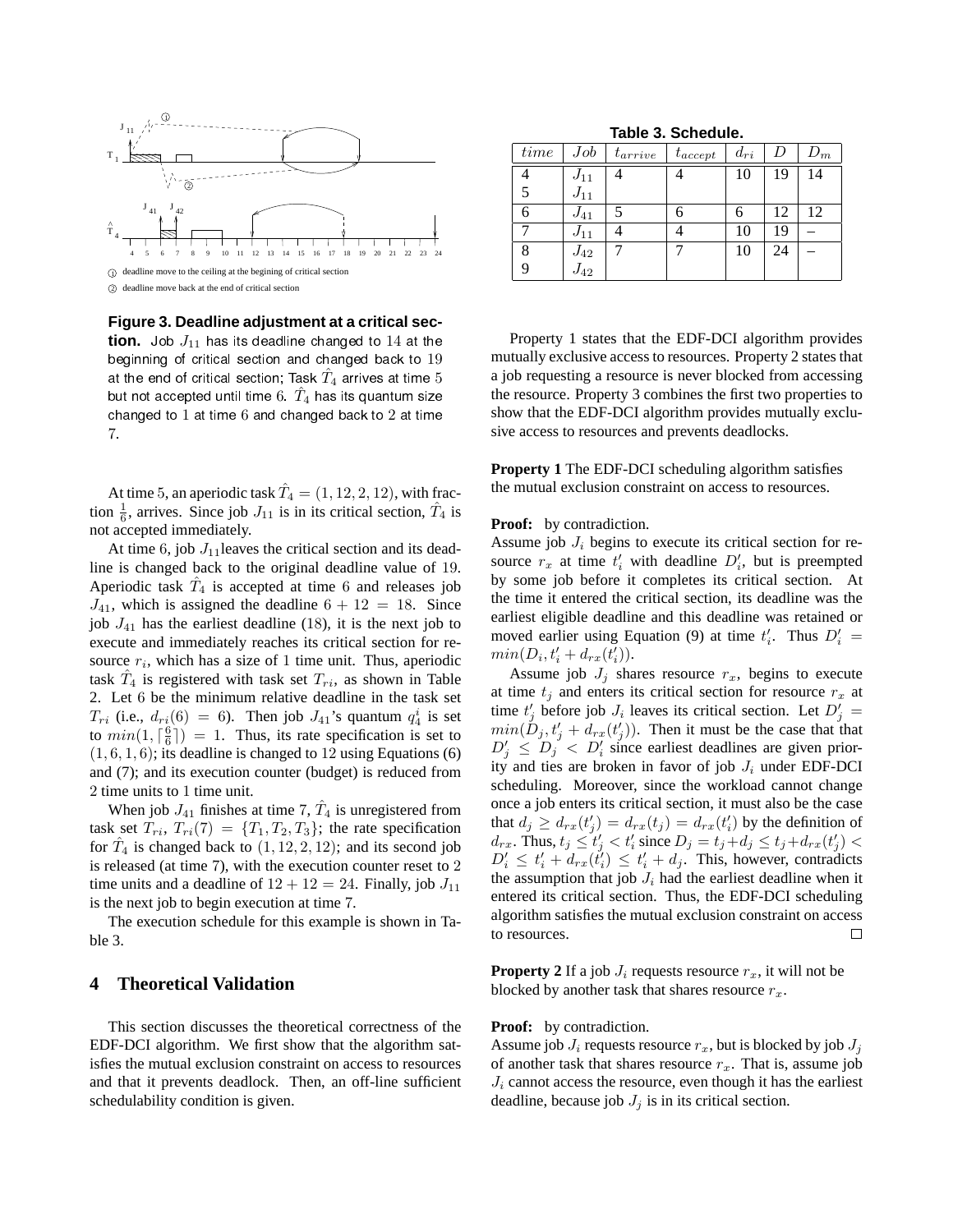Let time  $t_i$  be the release time of job  $J_i$  and  $D_i$  be its deadline. Let  $t'_j$  be the time job  $J_j$  enters its critical section,  $D_j$  be the original deadline of job  $J_j$ , and  $D'_j$  be the modified deadline of job  $J_j$  set using Equation (9).

Then  $D_j \ge D'_j > D_i$  based on Equation (9) and the assumption that  $J_i$  is blocked by  $J_j$  under the EDF-DCI scheduling algorithm. Thus,  $t'_j < t_i$ ; otherwise,  $J_j$  will not be able to enter its critical section at time  $t'_j$  since  $D_i < D_j$ . Moreover, since the workload did not change within the critical section,  $d_{rx}(t'_j) = d_{rx}(t_i) \leq d_i$ . Therefore,

$$
D'_j \le t'_j + d_{rx}(t'_j) < t_i + d_{rx}(t'_j) \le t_i + d_i = D_i
$$

because  $D'_j = min(D_j, t'_j + d_{rx}(t'_j)) \le t'_j + d_{rx}(t'_j)$  and  $D_i = t_i + d_i$ . This, however, contradicts the fact that  $D_i$  is the earliest deadline.

Thus, if a job  $J_i$  requests resource  $r_x$ , it will not be blocked by another task that shares resource  $r_x$ .  $\Box$ 

**Property 3** The EDF-DCI algorithm provides mutually exclusive access to resources and prevents deadlocks.

**Proof:** This is straightforward from Properties 1 and 2.  $\Box$ 

Jeffay presented an off-line feasible condition in [11], which is extended to this work. Lemma 4.1 bounds the demand of a RBE task, which was already presented in [12]. We present it here since it is used in the sufficient schedulability condition for the enhanced RBE model considered in this work.

**Lemma 4.1.** *For a RBE task*  $T_i = (x_i, y_i, d_i, c_i)$ *,* 

$$
\forall t > 0, \ db f_i(t) = \begin{cases} 0 & \text{if } t \in [0, d_i) \\ \lfloor \frac{t - d_i + y_i}{y_i} \rfloor x_i c_i & \text{if } t \in [d_i, \infty] \end{cases}
$$
 (10)

*is a least upper bound on the number of units of processor time required to be available in the interval* [0, L] *to ensure that no job of*  $T_i$  *misses a deadline in* [0, *L*].

**Proof:** See [12]. 
$$
\square
$$

Theorem 4.2 gives a sufficient schedulability condition for the RBE task model. The RBE model is a special case of the enhanced RBE model in which there exists no aperiodic requests. For space considerations, only a short proof sketch is presented. The full proof follows the proof of Theorem 4.4.

**Theorem 4.2.** Let  $\tau$  be a task system with n RBE tasks, *sorted in non-decreasing order by* y *parameter, that share a set of serially reusable resources*  $r_1, r_2, ..., r_m$ . Assume  $d_i = y_i$  for all tasks,  $\tau$  will be schedulable on a uniproces*sor under EDF-DCI if:*

$$
\forall L, L > 0, L \ge \sum_{i=1}^{n} \lfloor \frac{L}{y_i} \rfloor x_i c_i \tag{11}
$$

*and*  $\forall i, 1 \leq i \leq n, \forall k, 1 \leq k \leq m \wedge r_{ik} \neq 0, \forall L, d_{rk}(0) \leq L \leq$  $y_i$ 

$$
L \ge c_{ik} + \sum_{j=1}^{i-1} \left[ \frac{L-1}{y_i} \right] x_i c_i \tag{12}
$$

*where:*

- $r_{ik} \neq 0$  *if task*  $T_i$  *uses resource*  $r_k$ *,*
- $c_{ik}$  *is the size of the critical section of task*  $T_i$  *for resource*  $r_k$ *,*
- $\bullet$   $d_{rk}(0)$  *is defined by Equation* (8) *in Section 3.3.*

**Proof sketch:** This theorem is a special case of Theorem 4.4 in which there are no aperiodic tasks and  $\ddot{F}$  = 0. Under these conditions, Theorem 4.4 reduces to Theorem 4.2 and the proof follows the proof of Theorem 4.4 in which the third condition holds vacuously.  $\Box$ 

Because aperiodic tasks are modeled as weight-based variable rate tasks, an enhanced RBE system can be treated as a RBE system in any interval where the system workload does not change. Thus, Theorem 4.2 can also be used to check the schedulability in such intervals. But the conditions have to be rechecked if the system workload changes, which can cause great overhead.

Aperiodic tasks are initially considered as critical section free; They are registered with the resource-sharing task set only when they reach their critical sections. Thus, RBE tasks and aperiodic tasks can be viewed as running on two virtual processors with partial power of the real processor (fraction  $F$  for RBE tasks and fraction  $F$  for aperiodic tasks). They interfere only when aperiodic tasks reach their critical sections.

Lemma 4.3 bounds the demand of an aperiodic task, which is proved in [10]. Theorem 4.4 gives a sufficient schedulability condition for the enhanced RBE model under EDF-DCI scheduling.

**Lemma 4.3.** Let  $\hat{T}_i = \psi(A_i)$  represent the aperiodic re- $\mathit{quest}\ A_i \in \mathcal{A}(t)$ *. If no job of*  $\hat{T}_i$  *released before time*  $t_0 \geq 0$ *requires processor time in the interval*  $[t_0, l]$  *to meet a deadline in the interval*  $[t_0, l]$ *, then* 

$$
\forall l > t_0, \quad \widehat{dbf}_i([t_0, l]) = \int_{t_0}^l f_i(t)dt \tag{13}
$$

*is an upper bound on the processor demand in the interval*  $[t_0, l]$  *created by*  $\hat{T}_i$  *where*  $\psi(A_i)$  *is defined by Equation* (3) *and*  $f_i(t)$  *is defined by Equation* (2).

**Proof:** See [10].

 $\Box$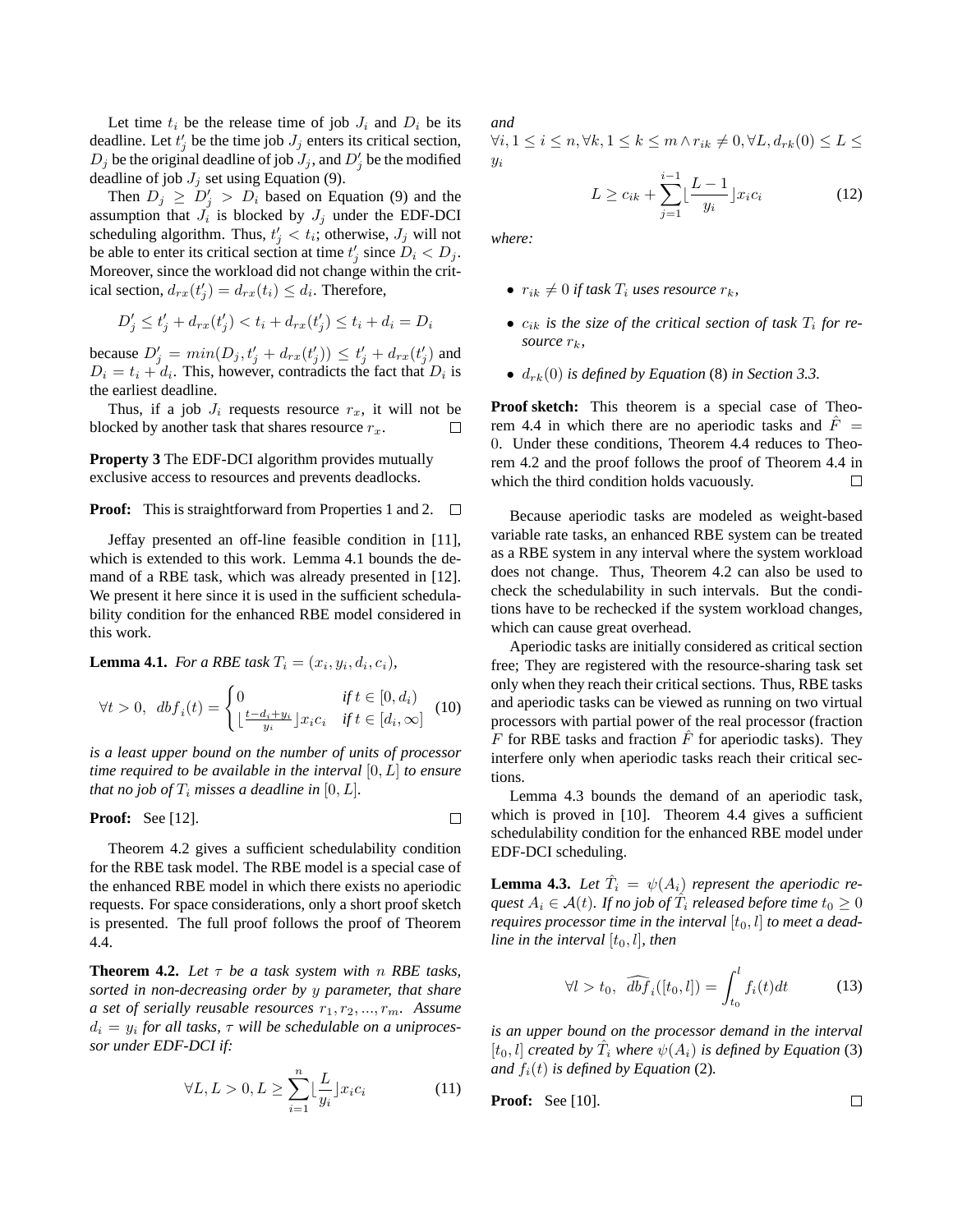When  $\hat{F}$  denotes the fraction allocated to aperiodic tasks, the demand of all aperiodic tasks is bounded by  $L\hat{F}$  because  $\sum_{i \in \hat{T}} f_i = \hat{F}$ , as discussed in [10].

Although the resource requests of aperiodic tasks are unknown in advance, the minimum relative deadline is assumed to be bounded by  $Y_{rk}$  in Equation (5); the maximum relative deadline is assumed to be  $Y^{rk}$ ; the critical sections for resource  $r_k$  are assumed to be less than a maximum bound  $C_{rk}$ . These are reasonable assumptions for the mixed systems we work with that are dominated by real-time tasks.

**Theorem 4.4.** *Let*  $\tau = R \cup A$  *that share a set of serially reusable, single unit resources*  $\{r_1, ..., r_m\}$ , R *consists of* n *RBE tasks sorted in non-decreasing order by y parameter* and  $A$  is the dynamic aperiodic task set. Assume  $d_i = y_i$ ,  $\tau$ *can be scheduled if the following conditions hold:*

$$
I) \sum_{i \in R}^{n} \frac{x_i \cdot c_i}{y_i} + \hat{F} \le 1
$$

2)  $\forall i, 1 < i \leq n, \forall k, 1 \leq k \leq m \land r_{ik} \neq 0, \forall L, d_{r_k}(0)$  <  $L < y_i$ :

$$
(1 - \hat{F})L \ge c_{ik} + \sum_{j=1}^{i-1} \left\lfloor \frac{L-1}{y_j} \right\rfloor x_j \cdot c_j
$$

*3*) ∀k,  $1 \leq k \leq m, \forall L, Y_{rk} \leq L \leq Y^{rk}$ :

$$
L(1-\hat{F}) \geq C_{rk} + \sum_{i \in R} \left[ \frac{L-1}{y_i} \right] x_i \cdot c_i
$$

*where:*

- $r_{ik} \neq 0$  *if task*  $T_i$  *uses resource*  $r_k$ *,*
- Yrk *is a lower bound of y parameters of all tasks sharing resource*  $r_k$ *,*
- $Y^{rk}$  is a upper bound of y parameters of all tasks shar- $\int$ *ing resource*  $r_k$ ,
- $\bullet$   $C_{rk}$  *is an upper bound of the size of critical section for resource*  $r_k$ ,
- $\hat{F}$  *is the processor fraction allocated to aperiodic requests.*

Condition (1) is a utilization test that guarantees the system is not overloaded; Condition (2) is a generalized form of Theorem 4.2 that guarantees the processor is able to handle resource sharing among RBE tasks when no aperiodic gains access to any resource; if an aperiodic task gains access to a resource, then Condition (3) is used to check the correctness.

**Proof:** by contradiction.

Suppose job  $J_l$  is the first job that misses its deadline  $D_l$ . All released jobs are divided into two subsets:  $A = \{Jobs\ with\ deadline\ equal\ or\ less\ than\ D_l\},\ B =$ {*Jobs with deadline greater than*  $D_l$ }.

Choose  $t_0$  as the later of the last idle point and the last scheduling point of any task in  $B$ .  $t_0$  is set to 0 if no such point exists. Then the problem consists of two cases:

*Case 1:*  $t_0$  *is 0 or an idle point* 

From Lemma 4.1 and Lemma 4.3, we know the processor demand bound  $Demand_{[t_0,D_l]}$  is bounded as follows:

$$
(F+\hat{F})(D_l-t_0) \geq Demand_{[t_0,D_l]} > D_l-t_0
$$

which contradicts Condition (1),  $\sum_{i \in R}^{n} \frac{x_i \cdot c_i}{y_i} + \hat{F} \leq 1$ .

*Case 2:*  $t_0$  *is the last scheduling point of a job*  $J_b$  *in B* 

If  $t_0$  is not in  $J_b$ 's critical section or  $t_0$  is in a critical section but the modified deadline of  $J_b$  is greater than  $D_l$ , then any job in  $A$  can preempt  $J<sub>b</sub>$ . The analysis in *Case 1* applies in this case.

If  $t_0$  is in  $J_b$ 's critical section for resource  $r_k$  with the modified deadline less than  $D_l$ , then job  $J_l$  is unable to preempt  $J_b$  before  $J_b$  leaves its critical section. There are two subcases:

*Case 2a:*  $J_b$  *is a RBE task* 

In this case, the demand of RBE tasks  $Domain_{[t_0,D_l]}^R$  is bounded by  $\sum_{i=1}^{i=b} \left[ \frac{L-1}{y_i} \right] x_i c_i$ ; the demand of aperiodic tasks  $\vspace{1mm} Demand^A_{[t_0,D_l]}$  is bounded by  $L\hat{F}$ ; and  $Demand_{[t_0,D_l]} \leq$  $Demand_{[t_0,D_l]}^R + Demand_{[t_0,D_l]}^A + c_{bk}$ , where  $c_{bk}$  is the size of the critical section. Thus,

$$
\sum_{i=1}^{i=b} \lfloor \frac{L-1}{y_i} \rfloor x_i c_i + L\hat{F} + c_{bk} \geq Demand_{[t_0, D_l]} > (D_l - t_0)
$$

which contradicts Condition (2).

*Case 2b:*  $J_b$  *is an aperiodic task* 

Similar to Case 2a, the demand of RBE tasks Similar to Case 2a, the demand of KBE tasks<br>  $Demand_{[t_0,D_l]}^R$  is bounded by  $\sum_{i \in R} \lfloor \frac{L-1}{y_i} \rfloor x_i c_i$ ; the demand of aperiodic tasks  $Domain_{[t_0,D_l]}^A$  is bounded by  $L\hat{F}$ ; the critical section size is bounded by  $C_{bk}$ . Thus,

$$
\sum_{T_i \in R} \lfloor \frac{L-1}{y_i} \rfloor x_i c_i + L\hat{F} + C_{bk} \geq Demand_{[t_0, D_l]} > (D_l - t_0)
$$

which contradicts Condition (3).

 $\Box$ 

In practice, the system utilization  $F + \hat{F}$  has to be less than 1. Otherwise, Condition (3) in Theorem 4.4 is unlikely to be satisfied. More simply, a task set is schedulable if its utilization is below a threshold as shown in Theorem 4.5.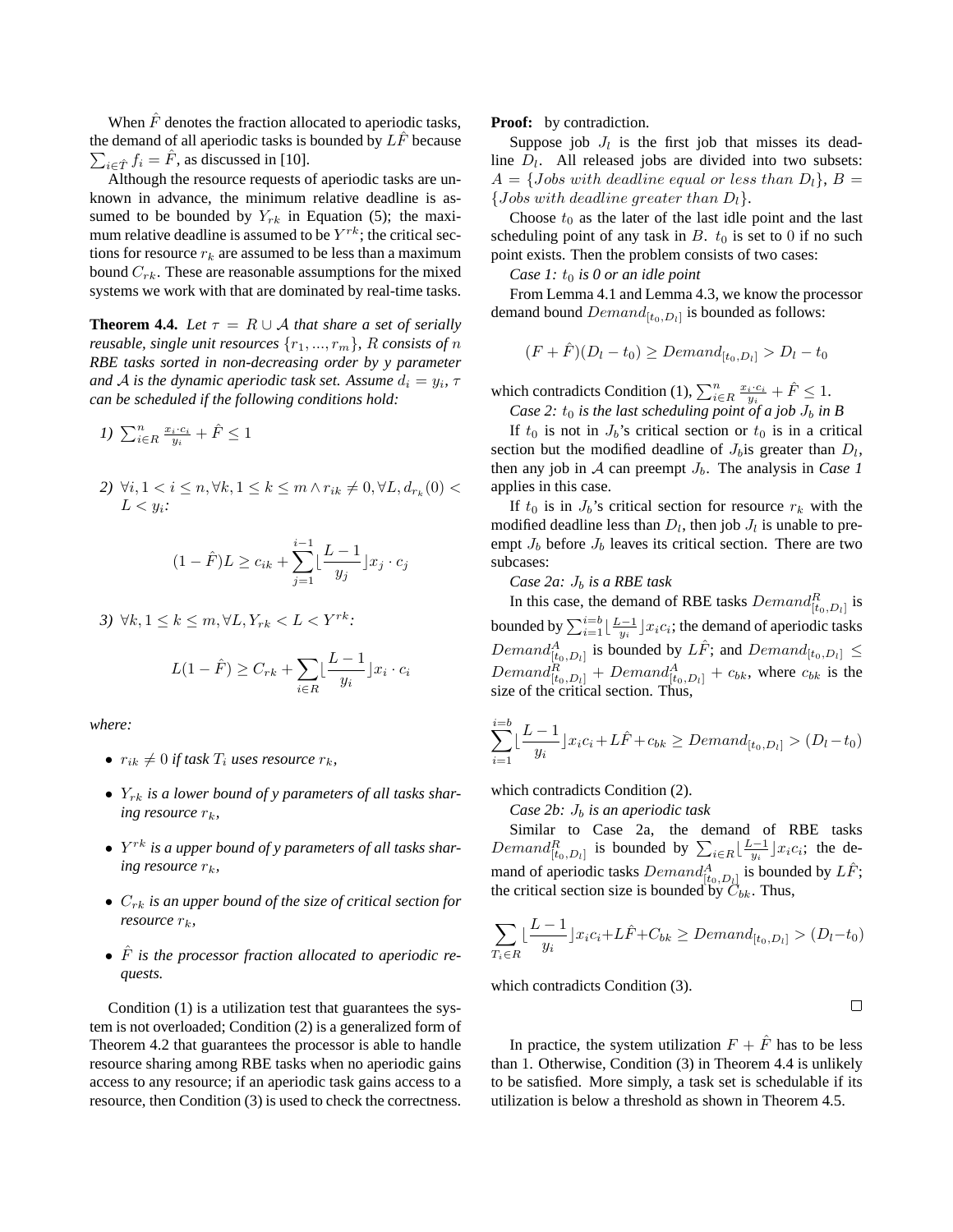**Theorem 4.5.** *Let*  $\tau = R \cup A$ *, be a set of rate-based execution tasks and aperiodic tasks, that share a set of serially reusable, single unit resources*  $\{R_1, ..., R_m\}$ .  $\tau$  *can be scheduled if its utilization*  $\hat{F} + F \leq 1 - \frac{r}{y}$ . *where:*

- $\hat{F}$  is the processor fraction allocated to aperiodic re*quests*
- F *is the processor fraction allocated to RBE tasks*
- r *is an upper bound of critical sections*
- y *is a lower bound of y parameters*

**Proof:**  $\hat{F} + F \leq 1 - \frac{r}{y}$  implies the three conditions in Theorem 4.4.  $\Box$ 

When  $r \ll y$ , Theorem 4.5 is more useful than Theorem 4.4 in that it can be easily checked and is not so loose that it becomes meaningless.

### **5 Performance Analysis**

Before implementing the algorithm, we simulated the operations on resource-sharing sets and measured the introduced overhead. The simulation is made on a 2GHz Pentium 4-M IBM Thinkpad T30. Our measurement employs the *"rdtsc"* instruction on the i386 architecture; the *"rdtsc"* instruction reads the time stamp counter which records the processor cycles since power-on. The resource-sharing set is implemented as a sorted linked list. Totally 100 tasks are simulated. Each task is randomly assigned a relative deadline.

Since our main interest is on supporting mixed task set in general-purpose operating systems, we did our measurement on Redhat 8.0. Figure 4 shows the overhead to insert a task in a resource-sharing set with increasing size.



**Figure 4. Overhead on Redhat-8.0.**

As we can see from Figure 4, with 100 tasks, the number of processor cycles required to insert a task into the sharing task set is below 1300, and the average is 591. The overhead to remove a task from the resource-sharing set is relatively constant, about 200 cycles, because the task being removed is always the first task in the resource-sharing list.

On the same hardware, the Redhat *mutex* operations, *"pthread mutex lock"* and *"pthread mutex unlock"*, consume about 7000 and 3000 processor cycles respectively. Thus the overhead introduced by *EDF-DCI* is competitive with the Redhat *mutex* operations. Moreover, the *EDF-DCI* prevents priority inversions and deadlock.

#### **6 Summary**

The enhanced Rate-Based Execution (RBE) model presented in [10] was extended to support resource sharing between real-time and non-real-time applications. As in [10] the real-time applications were modeled as RBE tasks and the non-real-time applications were modeled as weightbased, variable-rate execution tasks.

To support resource sharing in the enhanced RBE model, a *Earliest-Deadline-First with Deadline-Ceiling-Inheritance* (*EDF-DCI*) algorithm was developed. Instead of maintaining a ceiling for each resource as in PCP [18] or DPCP [3], each resource is associated with a dynamic task set whose members share that resource. Each resourcesharing task set has a dynamic deadline ceiling which is defined as the minimum relative deadline of all its current member tasks. The EDF-DCI algorithm uses the dynamic deadline ceiling to assign deadlines such that the mutual exclusion constraint on shared resources is maintained while preventing deadlock.

To verify temporal correctness of a task set scheduled with the EDF-DCI algorithm, sufficient off-line schedulability conditions were provided.

### **References**

- [1] Abeni, L., Buttazzo, G., "Integrating Multimedia Appplications in Hard Real-Time Systems," *Proc. IEEE Real-Time Systems Symp.*, Madrid, Spain, Dec. 1998.
- [2] Baker, T.P., "Stack-Based Scheduling of Real-Time Processes," *The Journal of Real-Time Systems 3(1),* pp. 67-100, 1991. IEEE Computer Society Press.
- [3] Chen, M, Lin, K, "Dynamic priority ceilings: A concurrency control protocol for real-time systems", *Journal of Real-Time Systems,* 2:325–346, 1990.
- [4] Caccamo, M., Lipari, G., Buttazzo, G., "Sharing Resource among Periodic and Aperiodic Tasks with Dynamic Deadlines," *Proc. IEEE Real-Time Systems Symp.*, Phoenix, AZ, Dec. 1999.